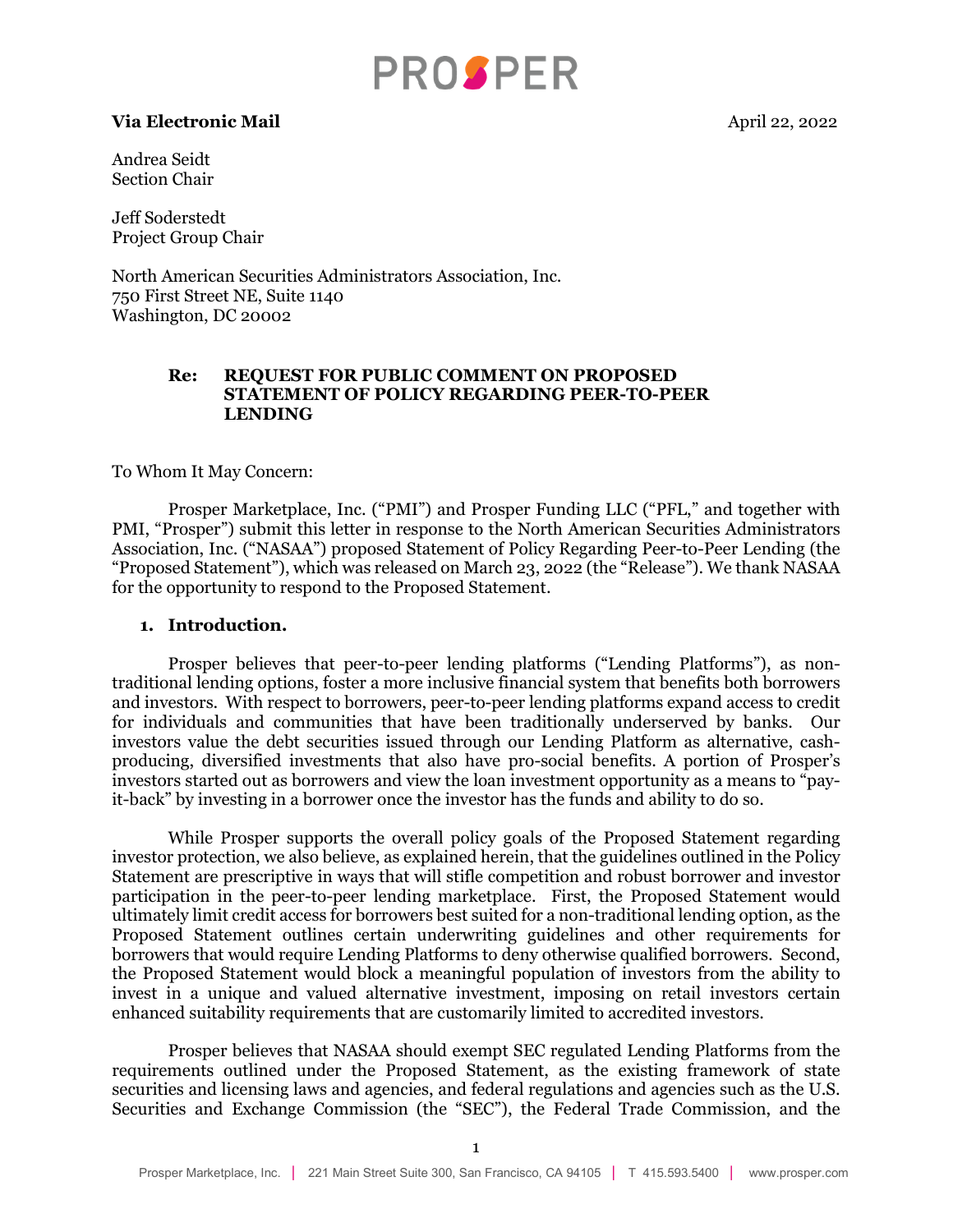Consumer Financial Protection Bureau, among others, adequately addresses the risks and concerns outlined in the Proposed Statement. In addition, Prosper believes NASAA should revise the Proposed Statement to provide greater flexibility for Lending Platforms to establish reas0nable policies and procedures to mitigate risks for investors while still being able to provide broad access to credit to qualified borrowers.

#### **2. Company background and summary.**

Prosper is a pioneer of peer-to-peer lending in the U.S. and first launched its personal loan lending product in 2006. PFL operates a Lending Platform that enables individuals to borrow money and investors to purchase borrower payment dependent notes ("Notes") issued and sold by PFL, the proceeds of which facilitate the funding of the unsecured, personal loans made to borrowers (the "Borrower Loans"). PFL is a wholly-owned subsidiary of PMI. All Borrower Loans are originated and funded by WebBank, an FDIC-insured, state chartered industrial bank organized under the laws of Utah ("WebBank"). Our marketplace facilitated \$1.9 billion in Borrower Loan originations during the year ended December 31, 2021, and as of December 31, 2021, \$20.1 billion in Borrower Loan originations since launch.[1](#page-1-0) Prosper is currently open to investors in 30 states and the District of Columbia, and borrowers in 48 states and the District of Columbia.

# *Loan Listing Process*

Prosper has followed a robust set of underwriting criteria, outlined in a joint WebBank-Prosper Credit Policy ("Credit Policy"), which apply to all loans that originate through our marketplace and which may not be changed without WebBank's consent. All borrowers who request Borrower Loans are subject to the following minimum eligibility criteria: (1) have at least a 640 FICO 08 score, (2) have fewer than five credit bureau inquiries (after excluding duplicate inquiries) within the last 6 months, (3) have an annual income greater than  $\mathfrak{so}$ , (4) have a debtto-income ratio of no more than 50%, (5) have at least three open trades reported on their credit report, and (6) have not filed for bankruptcy within the last 12 months.

A borrower who wishes to obtain a loan through our marketplace must apply and, if accepted pursuant to the Credit Policy, post a loan listing to our marketplace. If a listing receives enough investor commitments to be funded and the borrower passes verification requirements, WebBank will originate the loan requested and then sell it to PFL. Each Note issued and sold by PFL comes attached with a PMI management right issued by PMI in PMI's capacity as servicer of the Note. Each loan listing is assigned a Prosper Rating, a letter that indicates the expected level of risk associated with the listing that is based primarily on the historical performance of Borrower Loans with similar characteristics and which incorporates a borrower's credit score. Loan listings also include, among other information, the following:

- The number of accounts a borrower is late on a payment;
- Total past-due amount the borrower owes on all delinquent accounts;
- The number of 90+ days past due delinquencies on the borrower's credit report;

<span id="page-1-0"></span><sup>1</sup> Investors invest in Borrower Loans through two channels: (i) investors purchase Notes from PFL, the payments of which are dependent on the payments made on the corresponding Borrower Loan (the "Note Channel"); and (ii) accredited and institutional investors purchase a Borrower Loan in their entirety directly from PFL (the "Whole Loan Channel").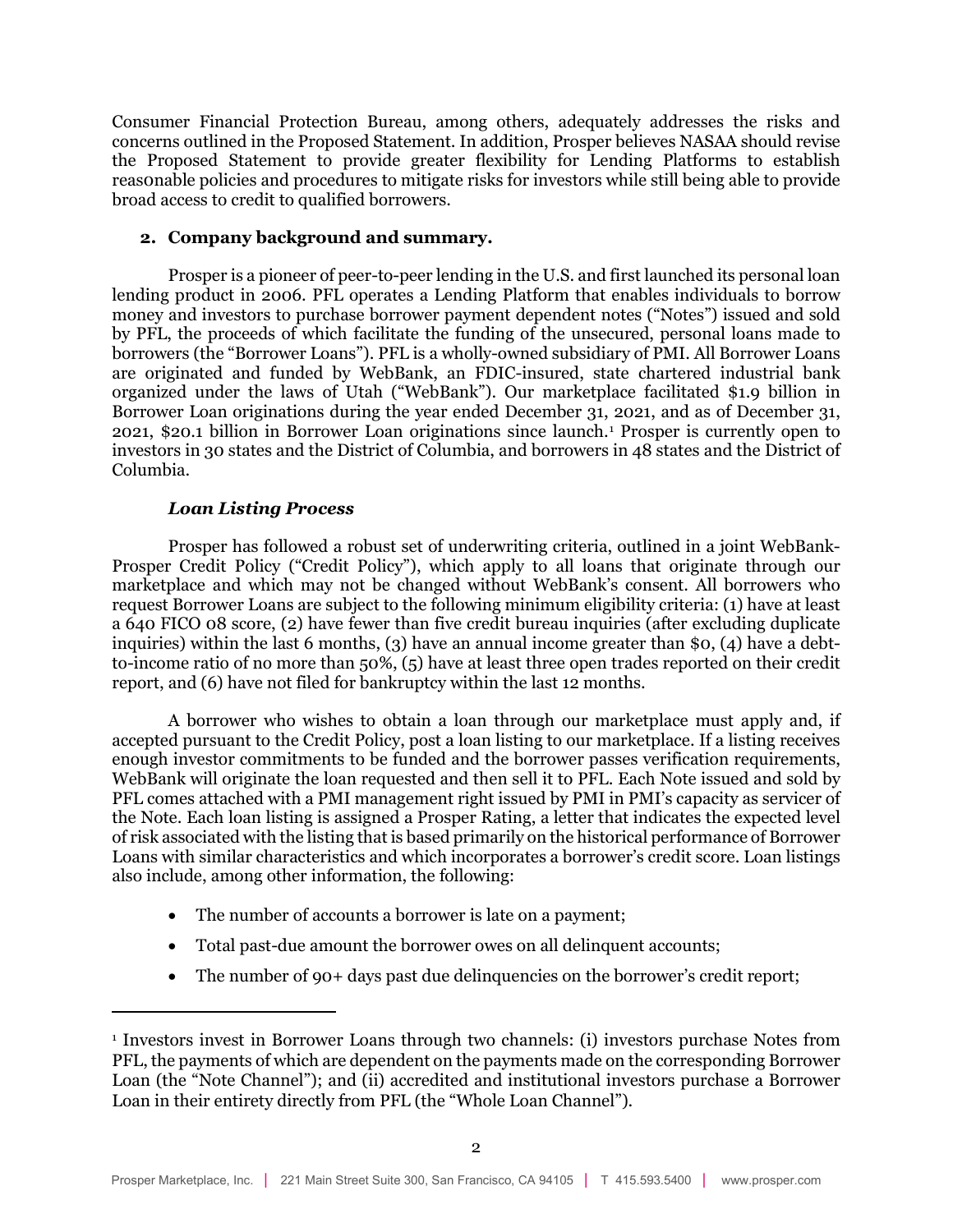- The number of public records on the borrower's credit report over the last 24 months and over the last 10 years;
- The number of inquiries made by creditors to the borrower's credit report in the last 6 months;
- The total balance on all of the borrower's open revolving credit lines;
- The borrower's self-reported income range, occupation, employment status, and intended use of funds; and
- The borrower's combined Debt-to-Income percentage (including the amount of the loan through Prosper).

# *Note Registration Process*

The securities that Prosper offers are registered with the SEC, subjecting Prosper to ongoing SEC regulation, and accompanying SEC disclosure and reporting requirements. The processes and disclosures implemented by Prosper today have been shaped by years of SEC vetting, through conversations with the SEC and the SEC comment letter process. Prosper has an extensive history of working closely with the SEC to structure its Lending Platform, processes and disclosures with an eye towards investor protection.

Each time Prosper files a continuous shelf offering on Form S-1 with the SEC, Prosper must also file registration by coordination applications in each state in which PFL and PMI are currently operating and intend to offer securities. States vary widely in their registration by coordination application requirements, and Prosper must send a separate application to each of the 31 states and districts in which we currently operate. Furthermore, each state has a different process of reviewing the applications; while some states will deem the registration by coordination application effective upon effectiveness of the registration statement, other states conduct a full and independent review of the registration by coordination application materials, which can lead to several rounds of back and forth between Prosper and the individual state.

Prosper has been successfully operating its Lending Platform for over 15 years and has registered its Notes within the SEC and state legal framework since 2009. During that period, both Prosper's public filing disclosure and Lending Platform experience for investors and borrowers has been refined through its compliance and discussions with the SEC and state securities agencies. **[2](#page-2-0)**

**3. The Proposed Statement would overly restrict the ability of Lending Platforms to operate in the lending space, thereby stifling competition and reducing borrowing options for borrowers and investment options for investors.**

**Requirements for Lending Platforms—Net Worth (Section III.A) and Unsound Financial Condition (Section III.B)**

<span id="page-2-0"></span><sup>2</sup> Our most recent SEC filings are available through the following links: For our Registration Statement on Form S-1, see [Prosper S-1;](https://www.sec.gov/Archives/edgar/data/0001416265/000141626521000377/s-1xseptember2021.htm) and for our Annual Report on Form 10-K, see [Prosper](https://www.sec.gov/ix?doc=/Archives/edgar/data/0001416265/000141626522000167/prosper-20211231.htm)  [10-K.](https://www.sec.gov/ix?doc=/Archives/edgar/data/0001416265/000141626522000167/prosper-20211231.htm)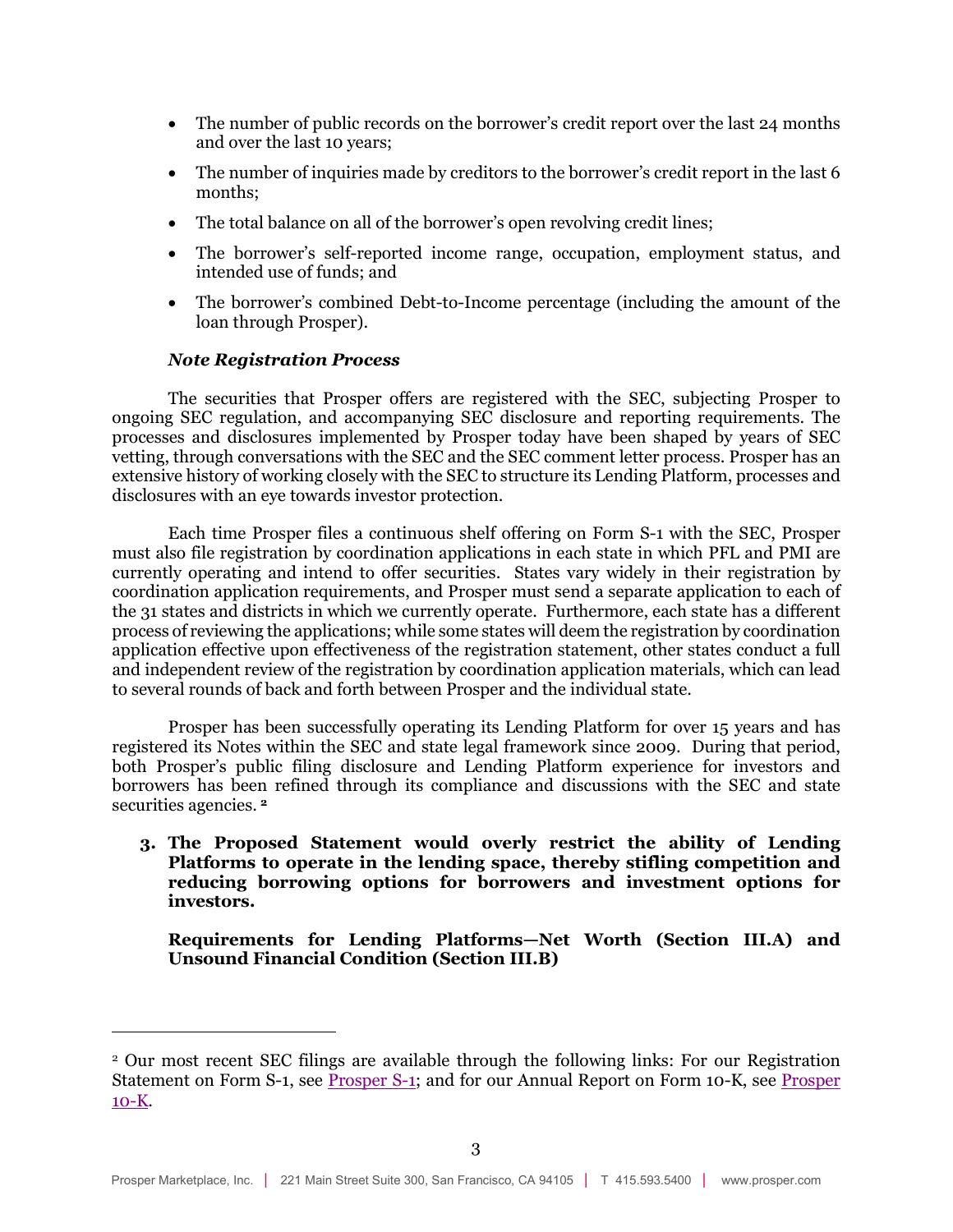We respectfully recommend to NASAA that: (i) the Net Worth and Unsound Financial Condition requirements set forth in the Proposed Statement should not apply to SEC registered companies, and (ii) for Lending Platforms such as Prosper that have mitigated such going-forward concerns by securing backup servicing arrangements, neither the Net Worth or the Unsound Financial Condition requirements should apply.

#### *Net Worth (Section III.A) and Unsound Financial Condition (Section III.B) Requirements*

The Proposed Statement includes a requirement that (i) the Lending Platform's tangible net worth must be equal to at least five percent of the face value of the outstanding loans originated through the Lending Platform and (ii) the Lending Platform must not be in "Unsound Financial Condition," as such term is defined under the NASAA Statement of Policy Regarding Corporate Securities Definitions. The Unsound Financial Condition designation would apply to entities with any of the following: (x) an auditor's report accompanying the issuer's financial statements contains an explanatory paragraph or qualification regarding the issuer's ability to continue as a going concern; or  $(v)(a)$  an accumulated deficit; (b) a negative shareholder equity; (c) the inability to satisfy current obligations as they come due; or (d) negative cash flow. The foregoing conditions would potentially disqualify certain Lending Platforms which are new entrants into the peer-to-peer lending industry, particularly with respect to the negative shareholder equity and negative cash flow clauses of the Unsound Financial Condition definition above.

#### *Use of Mitigating Factors related to Financial Condition Requirements*

We respectfully recommend that NASAA revise the Proposed Statement to expressly allow states to consider the existence of additional protections where a Lending Platform may otherwise be ineligible under the requirements discussed above. For example, Prosper has structured its business to help ensure that PFL, as the holder of the loans underlying the borrower payment dependent notes, would qualify for bankruptcy remote treatment. PFL has been organized and is operated in a manner that is intended (i) to minimize the likelihood that it will become subject to bankruptcy proceedings, and (ii) to minimize the likelihood that it would be substantively consolidated with PMI, and thus have its assets subject to claims by PMI's creditors, if PMI files for bankruptcy. As an additional example, Prosper has an agreement with a backup servicer to provide continuity for investors in the event that Prosper could not continue to fulfill its obligations. Where a Lending Platform has implemented additional measures to protect investor's interests such as those outlined above, the Proposed Statement should include an additional exemption from compliance with the proposed Net Worth and Unsound Financial Condition requirements.

#### **Requirements for Lending Platforms—Prohibition against Disclaimers regarding Accuracy of Information (Section III.I)**

The Proposed Statement prohibits Lending Platforms from disclaiming the accuracy of information provided to Investors. Because the impact of such a restriction is not limited to the Lending Platform's rights under state securities laws, we respectfully submit that such a prohibition should not apply to Lending Platforms subject to SEC registration.

Investors enjoy substantial protection under the federal securities law by virtue of Prosper's SEC registration. As a result of the registration of the Notes, any communications made by Prosper in connection with the servicing of the Notes is subject to liability under the antifraud provisions of the Securities Act, including Section 11, Section 12(a)(2) and Section 17 thereof.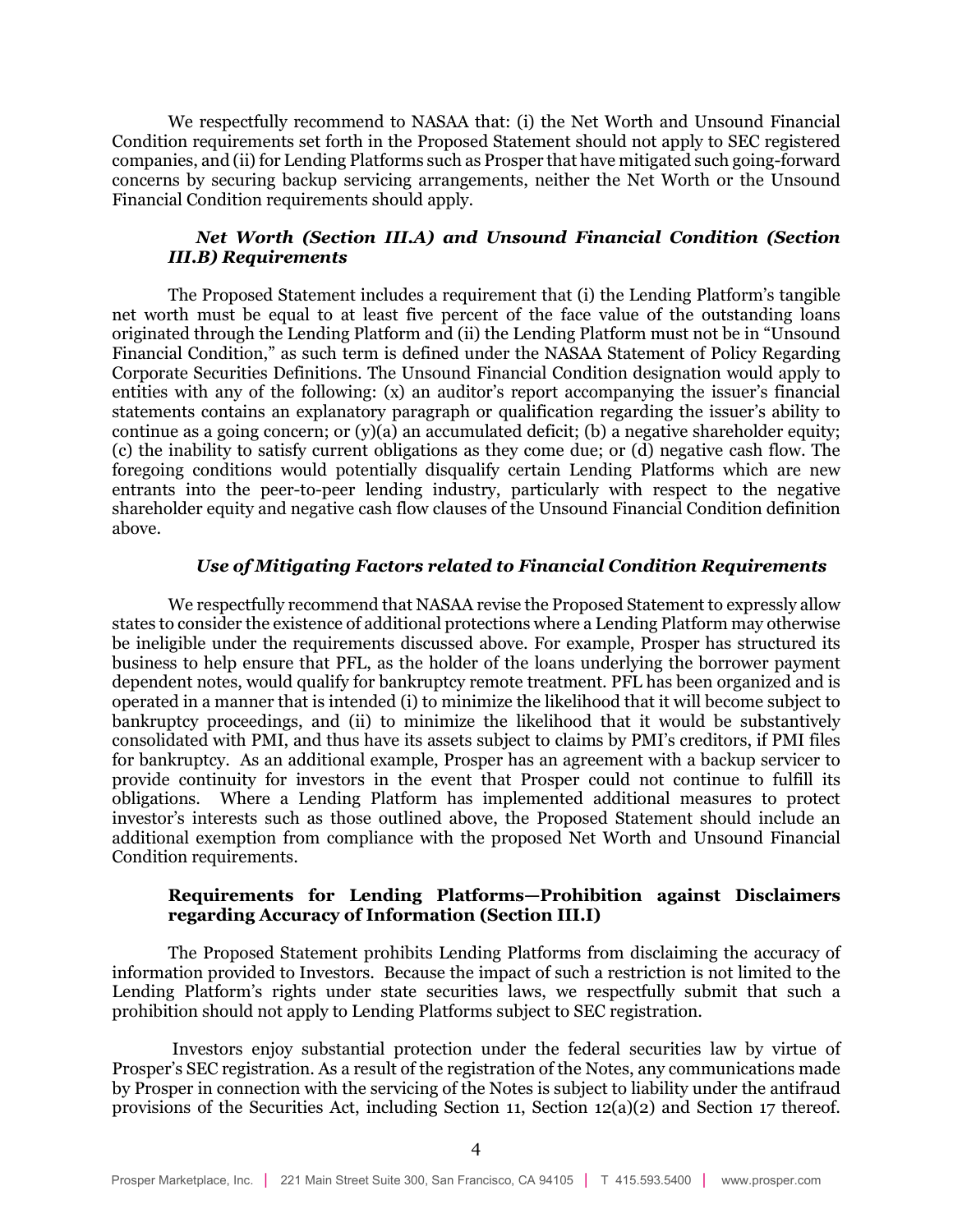Further, we expect that the antifraud provisions of the Securities Exchange Act of 1934, as amended, including Section 10(b) and Rule 10b5-1 thereunder, will apply in full measure to any statements Prosper makes in connection with the sale of Notes. Issuers of federally registered securities may limit exposure under these securities laws by including in their registration statements clear and accurate disclosures regarding the risks of the investment, and where appropriate, disclaimers related to risks that the Lending Platform believes are inherent to the security being offered. The prohibition set forth in the Proposed Statement would restrict Prosper's ability to include such customary disclosures.

# **Requirements for Lending Platforms—Regulatory Compliance (Section III.C.)**

The Proposed Statement would require that Lending Platforms comply with FINRA registration requirements. To do so may render Prosper an "Investment Advisor," and potentially a "Broker-Dealer," under federal securities laws. The additional costs and burdens imposed by complying with each designation may be prohibitive to the business of Lending Platforms, who may not otherwise be required to comply with these requirements under federal law.

#### **Requirements for Lending Platforms—Educational Materials (Section III.N.)**

The Proposed Statement would require Lending Platforms to provide, in addition to the prospectus, educational materials for both investors and borrowers, which would be submitted to a state administrator and reviewed prior to dissemination. Prosper provides extensive disclosure for investors in its registration statement and prospectus regarding the nature of the product and associated risks. This disclosure has been vetted by the SEC over the course of more than a decade. All material information for investors is required to be disclosed in this registration statement and accompanying prospectus. Creating additional educational materials for investors would be a substantial burden without a corresponding benefit for investors given Prosper's extensive SEC disclosure. Creating educational materials for borrowers would be an even greater burden. In addition to SEC registration, Prosper currently registers its Notes on a state by state basis, pursuant to which the Notes are available to investors in 30 states and in the District of Columbia.

# **4. The Proposed Statement would drastically reduce the flow of Borrowers to Lending Platforms, thereby limiting their lending options.**

# **Requirements for Lending Platforms—Verification of Material Information (Section III.I.)**

The Proposed Statement requires Lending Platforms to verify material information regarding borrowers including, but not limited to, employment, stated income, other debt incurred, and debt-to-net income ratios.

While a significant amount of the borrower information that Prosper provides to investors is obtained directly from credit reporting bureaus or verified during the application and underwriting process, for certain self-reported information such as income and occupation, Prosper takes a more customized approach to verification. Utilizing a proprietary algorithm, Prosper identifies borrowers whose self-reported income is highly determinative of their risk rating for this enhanced verification. This proprietary algorithm, which uses historical credit and loan performance data from the platform, allows Prosper to take a more nuanced approach to verification, balancing the increased comfort that such verification can provide to the underwriting process with the additional burden such verification place on the Lending Platform and borrowers. To ensure full transparency to investors, Prosper's prospectus clearly discloses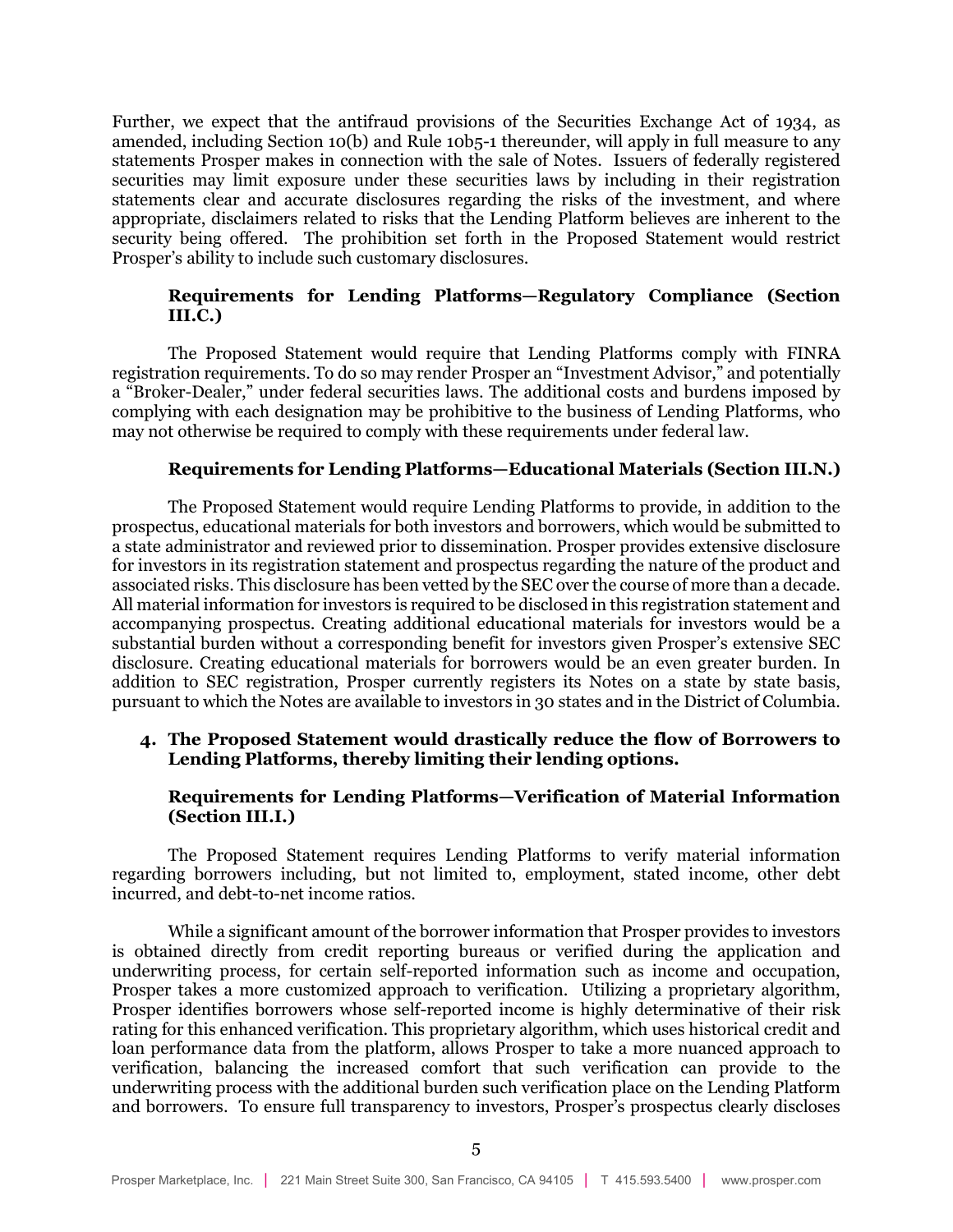that such self-reported information may not be verified and discloses the percentage of borrower loans subject to such additional verification.

# **Requirements for Lending Platforms—Changes in Borrower's Employment, Income, Debt and Credit Profile (Sections III.I. and III.M.)**

Under the Proposed Statement, at least once a year, Marketplace Lenders would be required to send investors any changes to the borrower's employment, income, and debt (Section III.I) and updated credit information (including changes in credit scores) (Section III.M) for their corresponding borrowers if there have been material changes to the borrower's information since the original loan listing. This ongoing reporting obligation would make loans issued through Lending Platforms unique compared to personal loans issued through traditional lenders, mortgages, credit cards, and other debt instruments which do not require ongoing reporting obligations to originators and issuers. The requirement would require significant changes to Prosper's current practices, including amending agreements with credit rating agencies, and substantial changes to policy documents and terms of use, as well as operational challenges of essentially conducting re-verification procedures for each borrower annually.

Additionally, this requirement would provide limited value where the Lending Platform has not established a secondary market, as the investor holds the Notes through maturity and does not have the ability to make additional investments in the same loan or borrower once the loan has originated. Further, we note that such ongoing information requirements are not in line with industry practice regarding fixed rate, fixed term installment loans.

#### **Public Offerings of Peer-to-Peer Lending Debt Securities—Online Disclosure (Section IV.C.2)**

The Proposed Statement would require the Lending Platform to provide online disclosure regarding the borrower's occupation and employment for the past five years, and information about the borrower's income and monthly expenses. We note that these proposed disclosure obligations would require Lending Platforms to obtain and verify significantly more information from borrowers than the information required by lenders and other marketplace lending platforms that are not subject to the Proposed Statement, thereby placing Lending Platforms at a competitive disadvantage. Such a requirement could also limit the availability of Lending Platforms as a source of funds for borrowers by potentially disqualifying individuals with gaps in their employment history. Similarly, an obligation to provide information about a borrower's monthly expenses would be unique for the industry and result in a competitive disadvantage for Lending Platforms subject to such a requirement.

# **5. The Proposed Statement would drastically reduce the viability of peer-to-peer lending as an investment option for investors without a commensurate benefit in investment risk reduction.**

# **Public Offerings of Peer-to-Peer Lending Debt Securities—Subscription Agreements (Section IV.D)**

The Proposed Statement would require subscription agreements with each investor and would require Prosper to obtain significantly more information about investors (e.g., their investment objectives, experience, income, net worth, financial situation, other investments, etc.) and make an independent determination that the purchase of Notes are suitable and appropriate based on the information gathered. This requirement would increase the burden on investors by requiring them to provide substantially more information than they do for other forms of